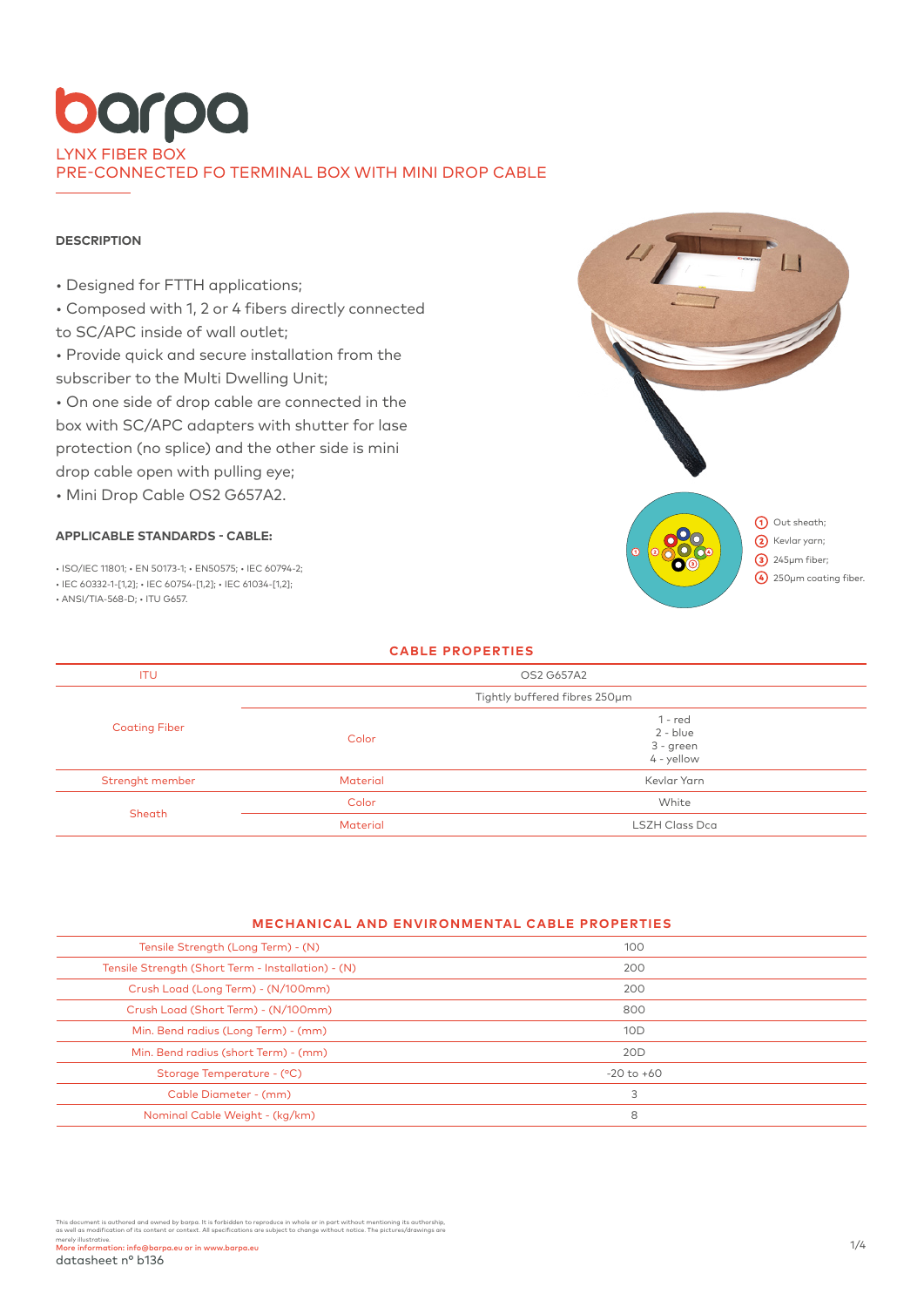## **FIBER WALL OUTLET SPECIFICATIONS**

| <b>Material</b>                 | Polycarbonate + ABS                 |  |  |  |
|---------------------------------|-------------------------------------|--|--|--|
| Dimmensions (mm)                | 101x84x31                           |  |  |  |
| Maxinum number of adaptors      | 4 SC/APC simplex or 4 LC/APC duplex |  |  |  |
| Colour                          | White                               |  |  |  |
| <b>Mechanical IK protection</b> | 07                                  |  |  |  |
| Operation Temperature (°C)      | $-35$ to $+70$                      |  |  |  |
| <b>IP Protection Class</b>      | 30                                  |  |  |  |

## **ADAPTER ELECTRICAL SPECIFICATION**

| AB                       |      |
|--------------------------|------|
| Pull-out F<br>-----<br>. | 19.6 |



## **PRE CONNECTED SOLUTION**

• With label to make identification.

• With multiple cable entries.

• With pivot cassette.

This document is authored and owned by barpa. It is forbidden to reproduce in whole or in part without mentioning its authorship,<br>as well as modification of its content or context. All specifications are subject to change merely illustrative. More information: info@barpa.eu or in www.barpa.eu 2/4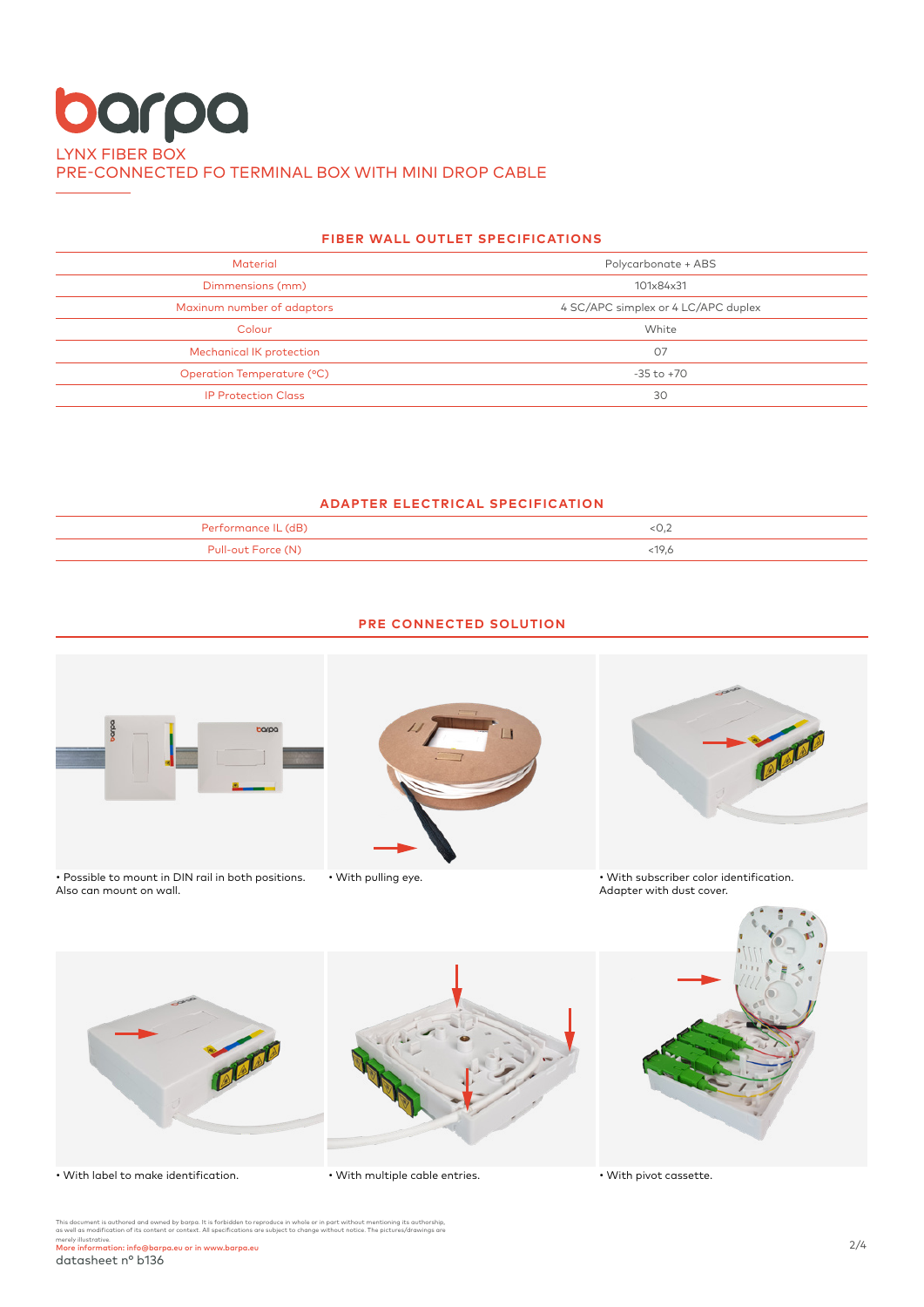

• Bag with accessories sticked in cover of carton box.



• If less then 4 adapters, cover of hole box is applied.



• With fiber management.

#### **ORDER INFORMATION**

| code        | Category | <b>Meters</b> | Number of fibers/<br>adapters SC<br><b>Simplex</b> | <b>EAN Code</b> | Measurement<br>inner box<br>(mm) | Weight<br>inner box<br>(kg) | Quantity<br>Outer Box | Measurement<br>outer box<br>(mm) | Weight<br>Outer box<br>(kg) |
|-------------|----------|---------------|----------------------------------------------------|-----------------|----------------------------------|-----------------------------|-----------------------|----------------------------------|-----------------------------|
| 81701010020 | G657A2   | 20            |                                                    | 5608445031846   | 265x255x55                       | 0,6                         | 16                    | 540x400x300                      | 8                           |
| 81701010030 | G657A2   | 30            |                                                    | 5608445031853   |                                  |                             |                       |                                  |                             |
| 81701010040 | G657A2   | 40            | 1                                                  | 5608445031860   |                                  |                             |                       |                                  |                             |
| 81701010050 | G657A2   | 50            |                                                    | 5608445031877   |                                  |                             |                       |                                  |                             |
| 81701020020 | G657A2   | 20            | $\overline{2}$                                     | 5608445031884   |                                  |                             |                       |                                  |                             |
| 81701020030 | G657A2   | 30            | $\overline{2}$                                     | 5608445031891   |                                  |                             |                       |                                  |                             |
| 81701020040 | G657A2   | 40            | 2                                                  | 5608445031907   |                                  |                             |                       |                                  |                             |
| 81701020050 | G657A2   | 50            | $\overline{2}$                                     | 5608445031914   |                                  |                             |                       |                                  |                             |
| 81701040020 | G657A2   | 20            | 4                                                  | 5608445031921   |                                  |                             |                       |                                  |                             |
| 81701040030 | G657A2   | 30            | 4                                                  | 5608445031938   |                                  |                             |                       |                                  |                             |
| 81701040040 | G657A2   | 40            | 4                                                  | 5608445031945   |                                  |                             |                       |                                  |                             |
| 81701040050 | G657A2   | 50            | 4                                                  | 5608445031952   |                                  |                             |                       |                                  |                             |

### **PACKAGING**



This document is authored and owned by barpa. It is forbidden to reproduce in whole or in part without mentioning its authorship,<br>as well as modification of its content or context. All specifications are subject to change merely illustrative. More information: info@barpa.eu or in www.barpa.eu 3/4